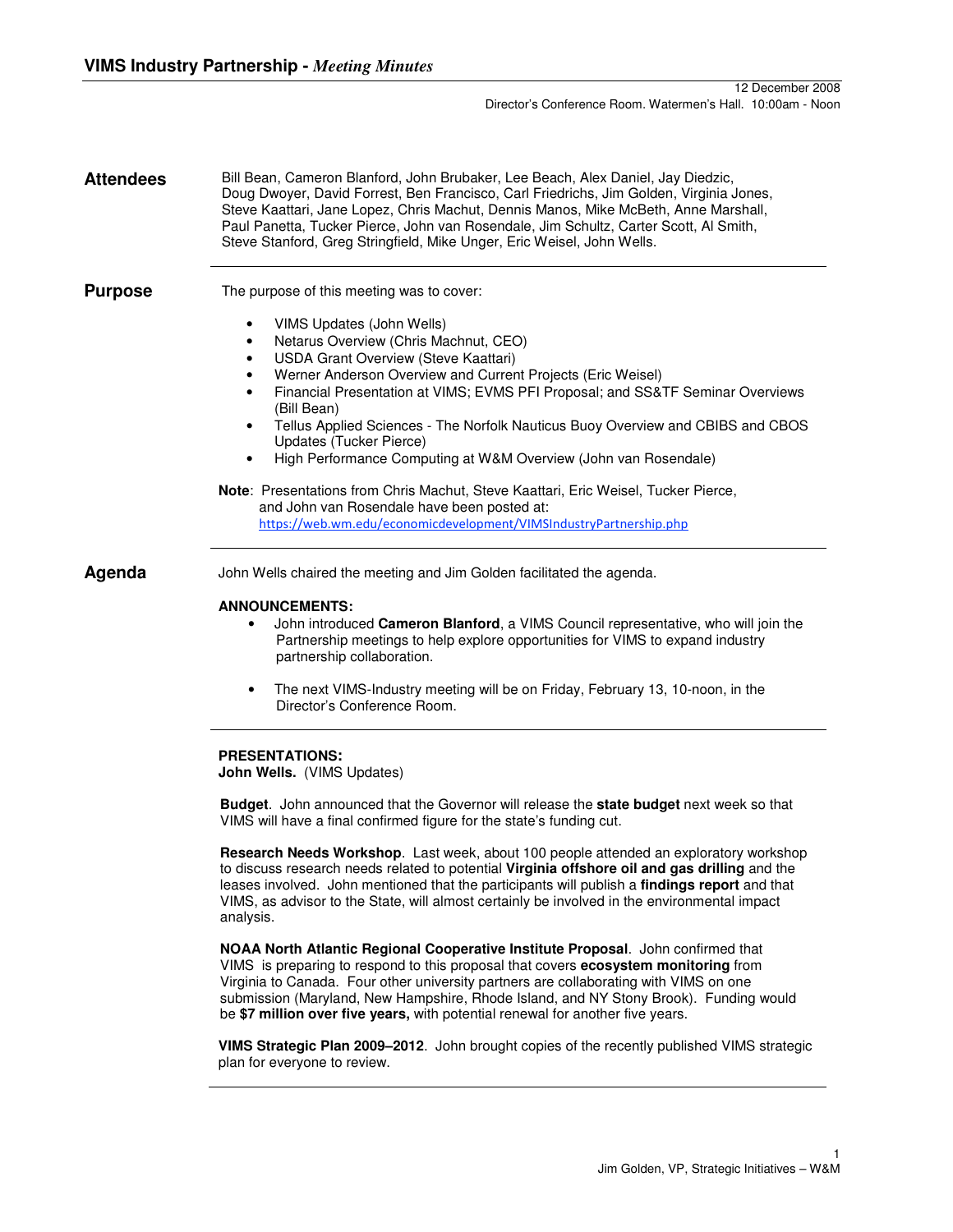# **Agenda**, cont. **PRESENTATIONS:**

**Chris Machut, Netarus CEO, Virginia Beach.** (Netarus Overview)

Chris presented an introduction of his company founded in 2002. Netarus specializes in tech consulting and systems integration. Their major platform for data acquisition and management of disparate sensors is **SCInterface**. As a Service Oriented Architecture (SOA), SCInterface works with multiple sensor protocols to retrieve sensor data and distribute this data securely to any interface – Web, cell phone, or voice. For **additional information**: http://sensors.scinterface.com.

## **Steve Kaattari (USDA Grant Update)**

Steve discussed a recent grant from USDA to **study and develop a new form of vaccine** that can be used to produce long-term protection against viral antigens. The grant is **\$375,000 for two years** and is another opportunity for VIMS to partner with other US institutes on this important research. **Aquaculture** is **one of the fastest growing industries** in the world, particularly catfish, salmon and trout production. Massive aquaculture, however, also means the possibility of massive infection. The "chimeric" vaccine Steve is working on may be able to combine the best immediate immunity attributes of LPS bacterial vaccines (the most financially successful and robust form) with the delayed immunity attributes of G protein vaccines. If successful, the new vaccine structure could have significant commercial potential.

**Eric Weisel** (Werner Anderson Projects Update)

Werner Anderson is **focused on modeling and simulation** tools. The company, with locations in Gloucester Point and Suffolk, has a staff with excellent operations research skills. Their business model is to find the "best fit" simulation tools for decision makers. Eric illustrated the potential for Werner Anderson to license research models and incorporate them into simulations for customers. He described how the company licensed a "crowd control behavior" model from ODU and is employing it in a simulation for JFCOM to evaluate the use of non-lethal weapons. The key idea is to apply existing research models in larger simulations designed for specific customer needs. **For example**, VIMS numerical storm surge models might be licensed and incorporated in simulations for different customers. Eric is interested in working with VIMS to identify models that might have broader applications in simulations.

**Bill Bean** (Financial Presentation/ SS&TF Seminar, EVMS PFI Proposal, and Luna Innovations Updates)

**Financial Presentation/SS&TF Seminar**. Bill continued the "linking opportunities" discussion by announcing that a **financial presentation** is scheduled at VIMS **mid-February 2009**. The purpose is to help link VIMS researchers to businesses through SBIR, STTR and other opportunities for collaboration. Participants will include **NASA representatives** and experts on venture capital financing. Companies will also be invited to attend.

On **17 February 2009 the SS&TF seminar** will feature the biosciences cluster. Bill is seeking VIMS participants to make presentations at the seminar.

**EVMS PFI Proposal**. **Doug Dwoyer** gave an update on VIMS response to the EVMS PFI proposal due the **end of December 2008**. This Partnership Innovation Grant amount from the NSF is **\$600,000 over three years**. This grant will attempt to meet the needs companies have expressed for research access, workforce training, networking and business startup support. It will also include a research component. W&M's Technology and Business Center will play a key role in the grant, and Bill Bean and Doug Dwoyer are also seeking VIMS participation.

**Luna Innovations**. With regret, Bill announced that Luna Innovations, an Industry Partnership member, has had to close its Hampton Roads office due to current economic conditions. However, **Paul Panetta** noted that he would continue to be a Luna contact and expects to continue participating with VIMS and the Partnership.